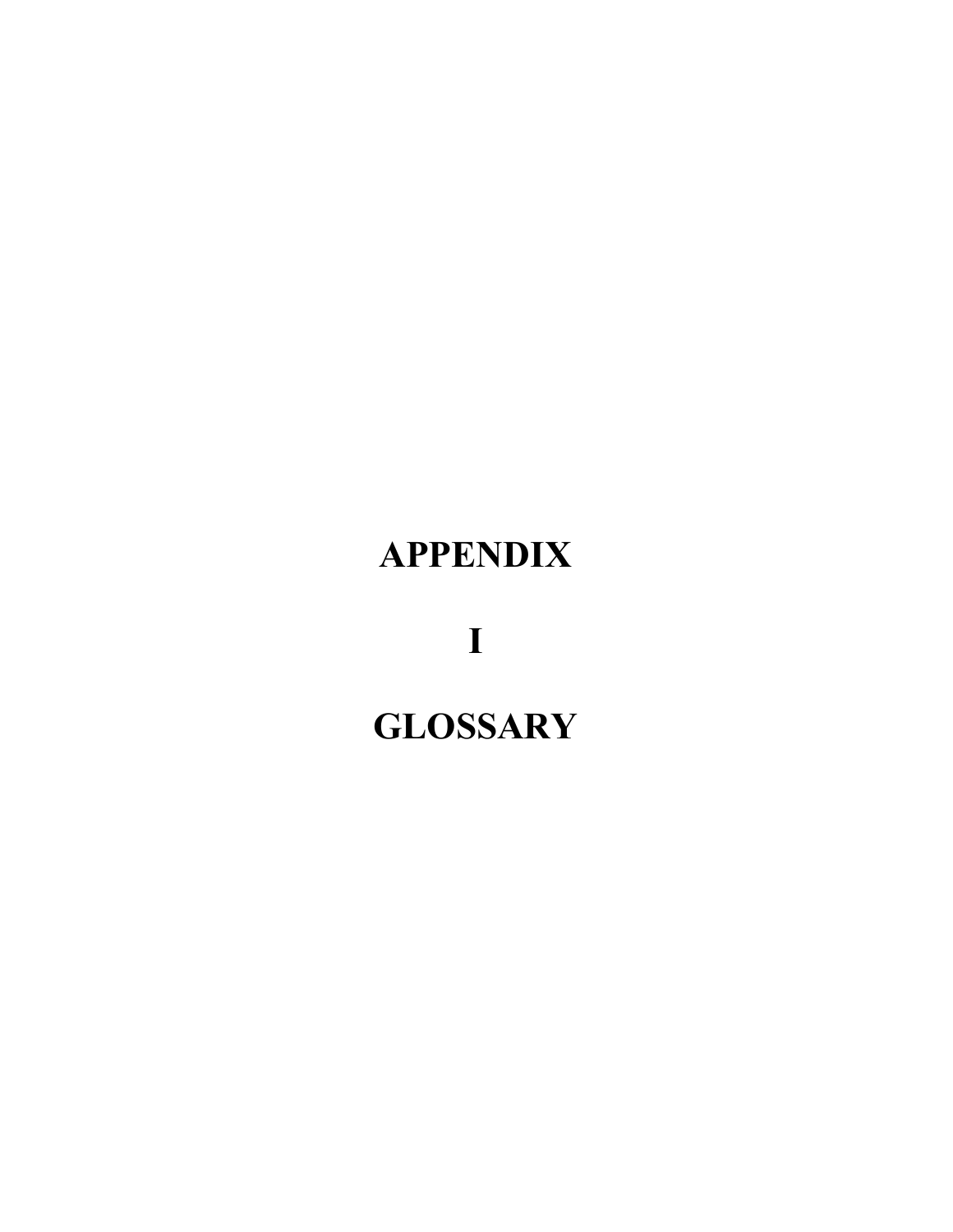Many of the terms included in this glossary have specific regulatory definitions within existing state or federal laws or rules, or may be used as common terms in the environmental field. Handbook users should review the definitions presented below prior to reviewing the remainder of the guidance. (**Note:** Not all terms in this glossary are specifically mentioned in the Handbook.)

**access by general public restricted:** site is not accessible to the general public due to some form of fulltime permanent barrier (e.g., a locking gate and fence).

**absorption adjustment factor (AAF):** factor which adjusts the dose estimate in consideration of the absorption efficiencies of the study which is the basis of the toxicity information and the absorption efficiency of the route of exposure of concern. It is not itself an absorption efficiency.

**accessible contamination:** soil contamination generally located less than four (4) feet below the surface where the surface is not completely covered by an impervious (e.g., pavement) or permanent structure. For buildings having earthen floors, the floor shall be considered accessible. Note: Site specific conditions may influence contamination accessibility determinations.

**active remedy/active remediation:** engineered remedy that requires energy to be spent; for example, pump and treat, soil vapor extraction, air sparging, excavation.

**acute exposure:** one dose or multiple doses occurring within a short period of time (typically 24 hours or less).

ADC: average daily concentration (mg/m<sup>3</sup> or mg/m<sup>3</sup>) during the exposure period.

**ADD:** average daily dose (mg/kg-day) during the exposure period.

**ADE:** average daily exposure (mg/kg-day) during the exposure period.

**additivity:** see *mixture evaluation.*

**adherence factor (AF):** fraction of soil adhered to the skin.

**adsorption:** intrinsic potential of a molecule to bind to either the organic or mineral fraction of soil. One of the dominant factors in predicting the rate of contaminant migration through the subsurface.

**advective transport:** contaminant migration that occurs due to the motion of flowing groundwater.

**affidavit:** see *real property notification/affidavit, restrictive covenant*.

**agricultural property use:** use of property for farming. Specific uses could include: cultivation of soil; growing and harvesting of any agricultural, horticultural, or floricultural commodity; dairying; raising of livestock, bees, fish, fur-bearing animals, or poultry; and turf and tree farming. Agricultural land use does not include property used for commercial storage, processing, distribution, marketing, or shipping operations.

**air diffusivity:** constant used to describe diffusion of a chemical in air.

**air stripping:** treatment system that removes volatile organic compounds (VOCs) from contaminated groundwater or surface water by forcing an air stream through the water and causing the compounds to volatilize.

**air-filled porosity:** fraction of soil porosity filled by air.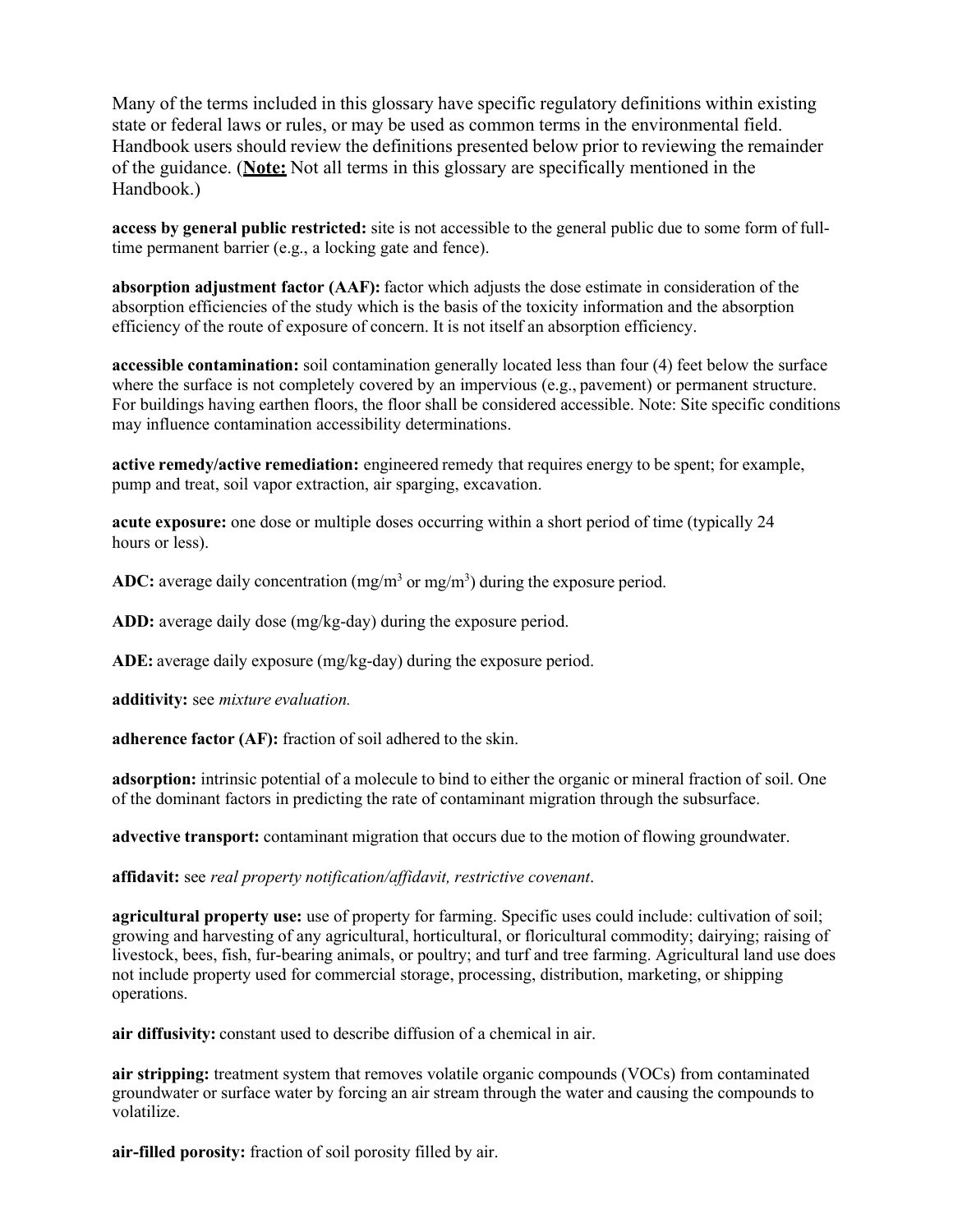**air-filled soil porosity** (**Pa):** a ration describing the volume of soil pore space filled with air to that of the total soil volume (Lair/Lsoil).

**area-weighted average:** result of applying data collected at specific point locations to an area under investigation. The value at a given data point is assumed to be representative of an area. The area of influence of a data point extends from that point to halfway between that point and adjacent points.

**aquifer:** water-bearing rock or sediment that will yield water in a usable quantity to a well or spring.

**ASTM RBCA:** American Society for Testing and Materials Risk-Based Corrective Action. A standard guidance document used in underground storage tank and other petroleum release investigations that utilizes a tiered evaluation process to assess risk. ASTM E1739-95 (Reapproved 2015) , Guide to Risk-Based Corrective Action at Petroleum Sites.

**background:** environmental contaminant conditions representative of an area, which has not been impacted by contamination from the site, and which represent natural, ambient conditions.

**balancing criteria:** once threshold criteria are met, a remedial option is chosen through consideration of balancing criteria: long-term effectiveness, ability to implement, short term risk; cost-effectiveness, and community acceptance. The threshold criteria of the National Contingency Plan (NCP) in addition to the above items, specifically included reduction in toxicity, mobility, or volume through treatment, which are now covered under long-term effectiveness.

**bioavailability:** degree to which a material in environmental media is metabolized by an organism.

**bioconcentration:** process by which there is a net accumulation of a chemical directly from an exposure medium into an organism.

**biodegradation:** biological degradation, or transformation of a chemical through biological processes. Depending upon the contaminant and the environment, biological degradation may reduce the contaminant completely to carbon dioxide, water, and salts (mineralization), or may result in the formation of numerous metabolites or "daughter products", some of which are themselves contaminants.

**biodegradation rate:** rate at which a compound is biologically transformed into metabolites, usually expressed in terms of a biodegradation rate constant. Thus, a biodegradation rate constant of 0.1-1 years indicates that one-tenth of the initial mass of the contaminant originally present will have biologically degraded over a one-year period.

**BTEX:** abbreviation for the monoaromatic compounds benzene, toluene, ethylbenzene, & xylene.

**bulk density:** ratio of the dried mass of the soil/sediment sample to its field volume.

**capacity:** measure of an aquifer's ability to transmit groundwater to a well.

**carcinogen:** agent capable of inducing a cancer response.

**cation exchange:** process through which the adsorbed cation constituents on colloidal sized particles are interchanged with other cations from the aqueous phase.

**CERCLA:** Comprehensive Environmental Response, Compensation and Liability Act; 42 U.S.C. §§ 9601 *et se*q., the federal Superfund law.

**chlorinated aliphatic hydrocarbons:** non-aromatic chlorinated compounds including tetrachloroethene, trichloroethene, dichloroethene, trichloroethane, and vinyl chloride.

**chronic exposure:** multiple exposures occurring over an extended period of time or a significant fraction of an individual's lifetime.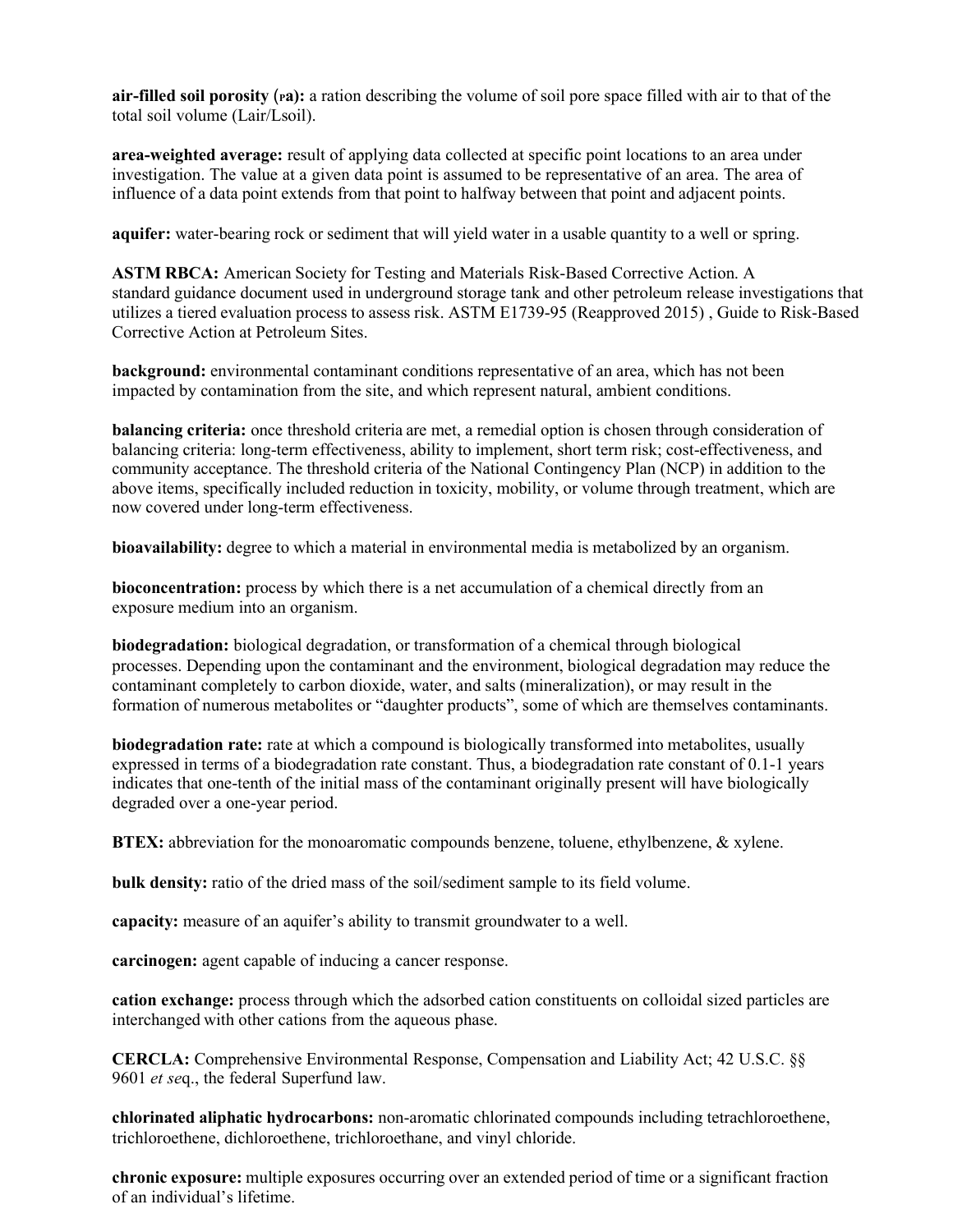**cis-DCE:** cis isomer of dichloroethene that may be produced through the enzymatic biological degradation of trichloroethene.

**clean zone:** informal term for the interval between the lower boundary of a zone of contamination and the water table or the first saturated zone. Also referred to as "Zone 2" in the soil leaching guidance.

**cleanup goal:** level of control or conditions of contamination or environmental impact at a site such that the impact does not/will not, pose an unacceptable risk to human health, public welfare, or the environment, during any foreseeable period of time. A cleanup goal is developed from decisions made to ensure *cleanup levels* are met for specific media or to eliminate completed exposure pathways. *Cleanup goal*s, *cleanup level* and *risk target levels* are related terms.

**cleanup level:** media concentration of a contaminant derived, when possible, from a risk-based *criteria* indicated by a tier evaluation or required by statute. This level is used as a partial measure of successful implementation of the *cleanup goal* provided in a response action plan or record of decision. The terms *cleanup leve*l, *criteri*a, and *standard* are related but not synonymous. See also: *cleanup goal, target risk level.*

**CLP:** EPA Contract Laboratory Program. Laboratories that are under contract with EPA to perform specific analyses, using specific methods, with specific QA/QC procedures.

**commercial property use:** property use which is characterized by extremely varied and broad commercial use, encompassing everything from day care centers and schools to gas stations and warehouses. The physical setting of commercial properties and the activities which workers and the general public engage in at these sites are also extremely variable. This land use designation has been divided into unrestricted and restricted subcategories based on exposure potential.

**complexation:** process of metal species reacting with other dissolved chemical to form new chemicals.

**compliance point:** specific monitoring points (usually monitoring wells) at which the remedial standards are to be applied.

**confinement:** physical containment of the contamination that prevents, minimizes or controls the release and the associated potential for exposure. Considered an acceptable action when implemented as part of a remedy.

**conservative tracer:** chemical employed in the study of groundwater movement that is recalcitrant to biological degradation and chemical transformation.

**containment:** 1) remedy that reduces exposure by controlling groundwater flow. Typically selected when other options not feasible and is usually regarded as a long-term activity. 2) confinement.

**contaminant of potential concern (COPC):** material detected at a hazardous waste site which has the potential to adversely affect receptors due to its concentration, distribution, and/or mode of toxicity. Alternatively, referred to as chemical of potential concern.

**contaminant redistribution factor (CRF):** a dimensionless factor that may be used to estimate contaminant attenuation due to storage and/or loss of chemicals from a contaminated soil layer (Zone 1 of thickness  $d_1$ ) to an underlying, presently non-impacted layer (Zone 2 with thickness  $d_2$ ) in the Tier 2 SLV equation. It is calculated by use of the following equation:

$$
CRF = \underline{d_1 + d_2} \over d_1
$$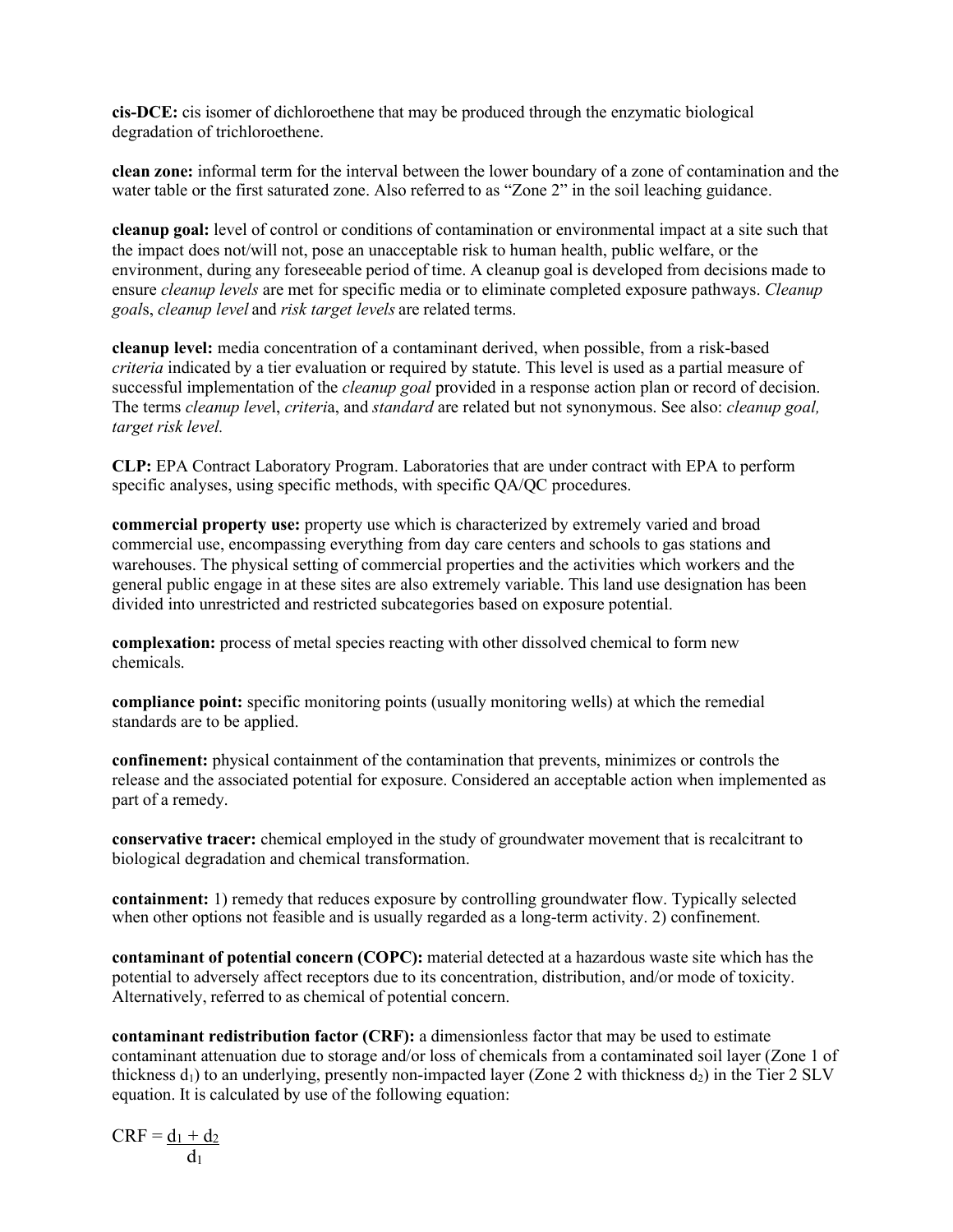**criteria:** a numerical value on which a judgement or decision can be based. In certain instances the term criteria is defined more narrowly to distinguish a value from promulgated standards (e.g., surface water criteria vs. surface water standards).

**cross media transfer:** transfer of contaminant mass from one medium to another (e.g., surface water or air) as a result of remedial activity.

**cumulative receptor cancer risk:** sum of the estimated excess lifetime cancer risks resulting from exposure to all contaminants at or from a site, at all exposure points, for a given receptor.

**cumulative receptor non-cancer risk:** calculation of the possibility of non-cancer health effects associated with exposure to all contaminants at or from a site at all exposure points identified for a given receptor. The hazard index is a measure of the Cumulative Receptor Non-cancer Risk.

**data quality objectives (DQO):** a set of qualitative, and sometimes quantitative, statements which specify the quality of data required for supporting decisions at a site. DQO's are determined an iterative process that takes many factors into account.

**daughter product:** compounds such as pesticides or chlorinated aliphatic compounds frequently are biologically degraded incompletely, yielding other compounds that may be more or less toxic than the initial ("parent") chemical, metabolite. For example, the biodegradation of trichloroethylene (the parent compound) yields the daughter compound cis-dichloroethylene. See *biodegradatio*n.

**depth of mixing (dm):** vertical extent of the aquifer from which in-situ groundwater is assumed to be well mixed with leachate from the unsaturated zone under typical hydrologic conditions.

**depth-weighted average concentration (DWC):** A vertical average of soil contamination that may given certain conditions be applied as an average concentration that may be compared to Tier 2 or Tier 3 SLVs.

**diffusion:** net flux of solutes from a zone of higher concentration to a zone of lower concentration.

**dilution attenuation factor (DAF):** term that is used to predict the degree of mixing of the contaminant that is present in the soil leachate over a given distance in the groundwater. It is defined as

$$
DAF = \frac{1 + (Kid_m)}{IL}
$$

where *K* is the hydraulic conductivity of the aquifer, *i* is the hydraulic gradient,  $d_m$  is the depth of mixing of contaminant in groundwater, *I* is the rate of infiltration of water through the soil to groundwater, and*L* is the length of the area over which mixing is being calculated.

**direct-push equipment:** generic term for drilling equipment used to advance a sampling device, such as a split-spoon, with little or no rotary movement. This equipment facilitates the collection of both soil and groundwater samples during the same event. A retractable well screen or temporary well casing and screen can be used to collect water samples. Also called "push-probe".

**dispersion, hydrodynamic:** extent to which a substance introduced into a ground-water flow system spreads as it moves, due to mechanical mixing and molecular diffusion. Results in reduced contaminant concentrations down-gradient.

**dispersion:** spreading of solutes due to aquifer heterogeneities at pore-grain scale (mechanical dispersion) or at field scale (macroscopic dispersion).

**dispersivity** term that describes the mechanical mixing of a contaminant in groundwater.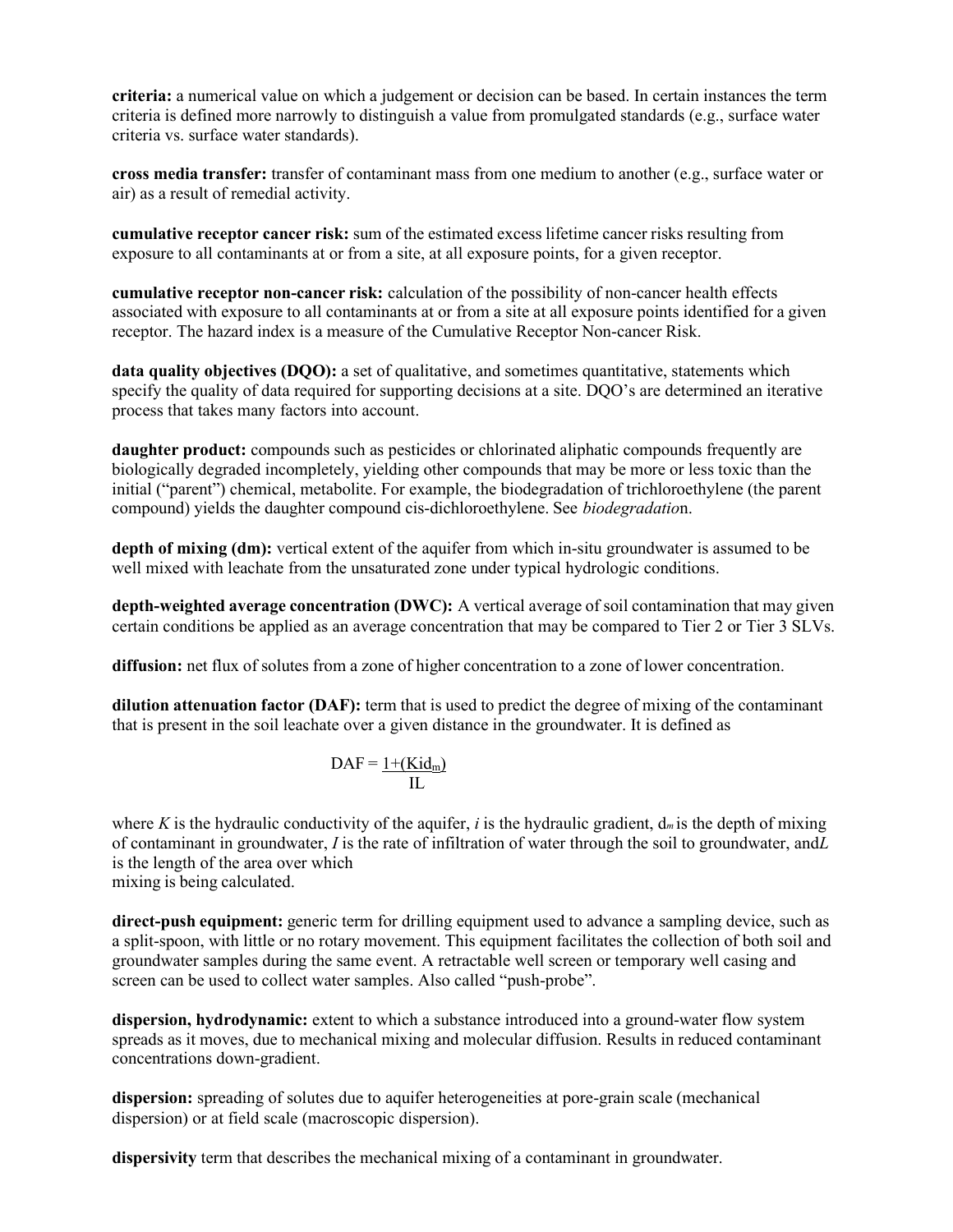## **distribution coefficient (Kd):** see *soil-water partition coefficien*t.

## **DNAPL** see *NAPL.*

**dose-response relationship:** relationship between the amount of an agent (either administered or absorbed) and changes in certain aspects of the biological system (usually toxic effects), apparently in response to that agent.

**easement:** an agreement giving the right to enter and/or use a property or a portion of a property owned by another, which is binding on current and future owners. An easement may include the right to locate, maintain, and operate remedial equipment or structures on the property. An easement is generally obtained by agreement of the property owner and may require consent of other parties with an interest in the property.

**effective porosity:** volume of the void spaces through which water and other fluids can travel divided by the total volume.

**Eh:** measurement of oxidation/reduction status of a system. See *oxidation /reduction potential*. Eh measurements are obtained through the use of platinum electrodes designed for this purpose.

**electron acceptor:** relative to natural attenuation, the compound that is used by a microorganism essential for growth and metabolic activity. Aerobic microbes, for example, use oxygen as an electron acceptor, producing water as a result of their metabolism. Other microbes use sulfate, iron  $3^+$ , manganese, or carbon dioxide as electron acceptors. PCE or TCE can serve as an electron acceptor for some microbes.

**engineering controls:** physical actions, structures, or improvements (e.g., caps, vaults, fences, groundwater gradient, methane gas capture/venting systems) that reduce, control, or interrupt exposure and/ormigration of contamination..

**equilibrium partitioning equation:** an equation that describes the predicted concentrations of chemicals between different phases (i.e. water, pure liquid, and gas). The Tier 1 and Tier 2 SLCs are based upon a linear partitioning equation between the absorbed contaminant concentration (Cs) and the dissolved concentration in water (Cw),  $Cs/Cw = Kd$ , where Kd is the soil-water partitioning coefficient.

**evapotranspiration:** process by which water passes from the liquid to the vapor state under given climatic and soil-moisture conditions.

**excess lifetime cancer risk (ECR):** product of exposure and carcinogenic potency. The resulting risk estimate is an upper-bound probability that an individual's exposure during a lifetime to a contaminant could result in cancer.

**exposure pathway:** course a contaminant takes from source to receptor. If the exposure point differs from the source, transport/exposure media (i.e., air, water) are also included.

**exposure point:** location of potential contact between a human or environmental receptor and a release of contaminants. An exposure point may describe an area or zone of potential exposure, as well as a single discrete point.

**exposure point concentration:** concentration of contaminants in a specific medium which a human or environmental receptor may contact at an exposure point.

**exposure route:** mechanism by which a contaminant comes in to contact with a receptor, including, but not limited to, ingestion, inhalation, dermal absorption, and transpiration.

**false negative:** conclusion that an event is false when in fact it is true.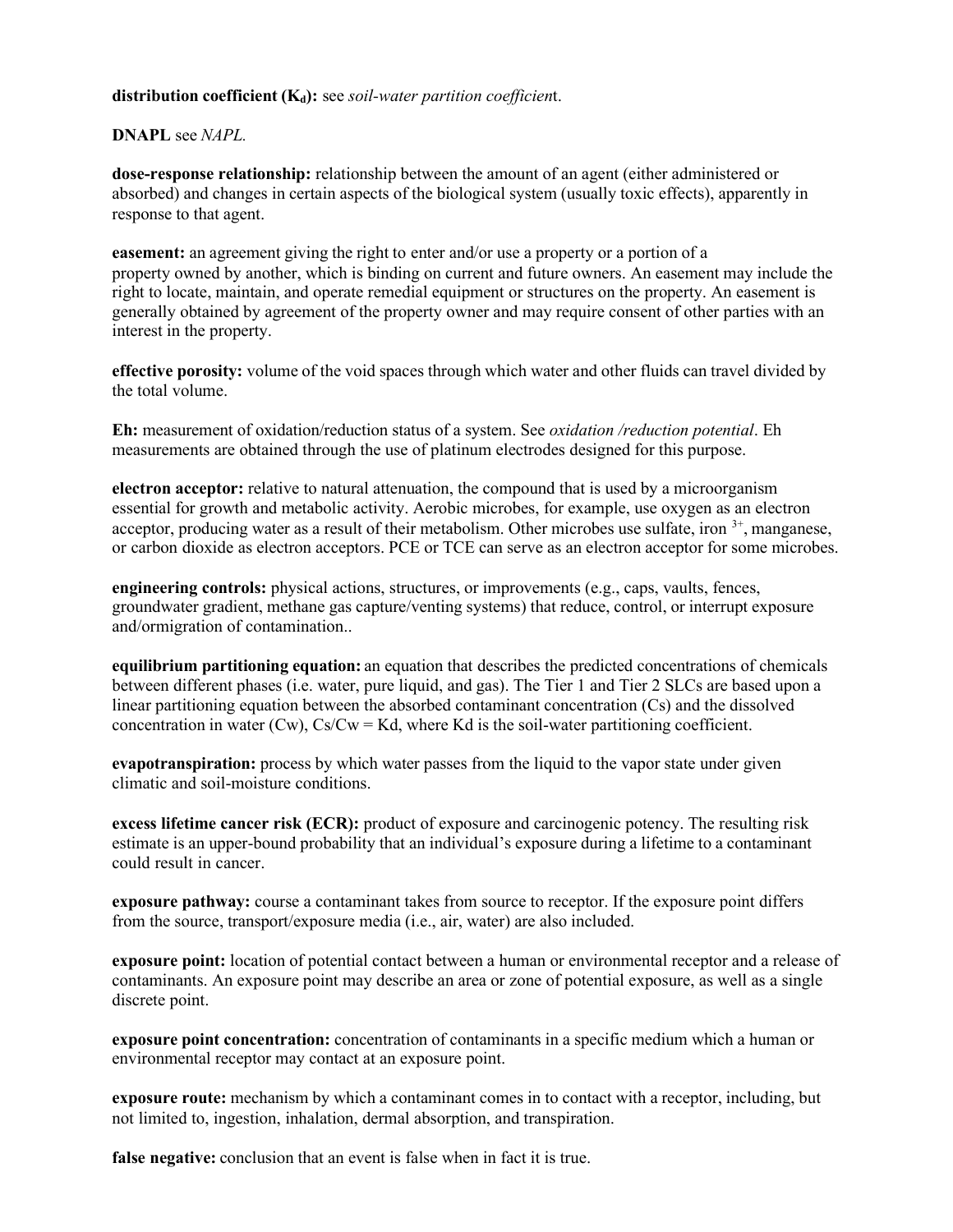**false positive:** conclusion that an event is true when in fact it is false.

**feasibility study (FS):** analysis of the practicability of a proposal; e.g., a description and analysis of potential cleanup alternatives for a site such as one on the National Priorities List. The feasibility study usually recommends selection of a cost-effective alternative. It usually starts as soon as the remedial investigation is underway; together, they are commonly referred to as the "RI/FS".

**first order decay:** the natural log of the reduction in contaminant concentration plotted against time, which yields a straight line. This behavior is typically dominant over zero- or second-order decay rates.

**focused feasibility study (FFS):** small-scale investigation of a problem to ascertain whether a proposed research approach is likely to provide useful data.

**fraction of organic carbon (foc):** fraction of organic carbon to the total weight of the soil sample, expressed as a decimal. See *soil-organic carbon partition coefficient (Koc), total organic carbo*n.

**Freundlich relationship:** empirical equation that describes the amount of chemical adsorbed onto a soil surface.

**Global Positioning System (GPS):** system of multiple satellites that may be used to locate position of a GPS transmitter.

**groundwater:** groundwater consists of all waters below the surface of the earth, including, but not limited to, aquifers.

**half-life:** time required for the concentration of a given chemical to become half its initial concentration through either biotic or abiotic processes.

**hazard index (HI):** calculation of the possibility of non-cancer health effects as the result of exposure to contaminants. The calculation consists of summing the hazard quotients (HQs) for multiple substances with the same or similar toxic endpoints. See also: *target risk level*. The  $HI = HQ_1 + HQ_2 + ... + HO_n$ 

**hazard quotient (HQ):** ratio of a single substance exposure level (actual dose) to a reference dose for that substance derived from a similar exposure period (e.g.,  $D_1/RTD_1$ , where D is the daily intake/dose (or air concentration) for a particular contaminant, and the RfD is the reference dose (or air reference concentration, RfC)). See also: *target risk level.*

**health advisories (HAs):** describe concentrations of drinking water contaminants at which adverse noncarcinogenic health effects would not be expected to occur over a specific exposure duration. HAs are developed for 1-day, 10-day, longer term (generally up to 2 years), and lifetime exposures based only on data describing non-carcinogenic endpoints of toxicity. For those substances which are known or probable human carcinogens, HAs for lifetime exposure are not derived. The documentation for each HA should be consulted before proceeding with any calculations.

**Health Based Values (HBV's):** are developed by the MDH for substances or chemicals that have been detected in groundwater and have adequate toxicological data but were not included in the HRL rule. HBVs are developed by the same methodology and have the same meaning as HRLs; however, HBVs are not promulgated under rule and have not undergone external peer review. A HBV is a concentration of a contaminant, or mixture of contaminants, that can be safely consumed daily in drinking water for a lifetime. A HBV is expressed as a concentration (ug/L) or calculated as a "hazard index" when multiple contaminants are present. HBVs are developed by the MDH upon request on a site-specific basis.

**HEAST** U.S. EPA's Health Effects Assessment Summary Tables.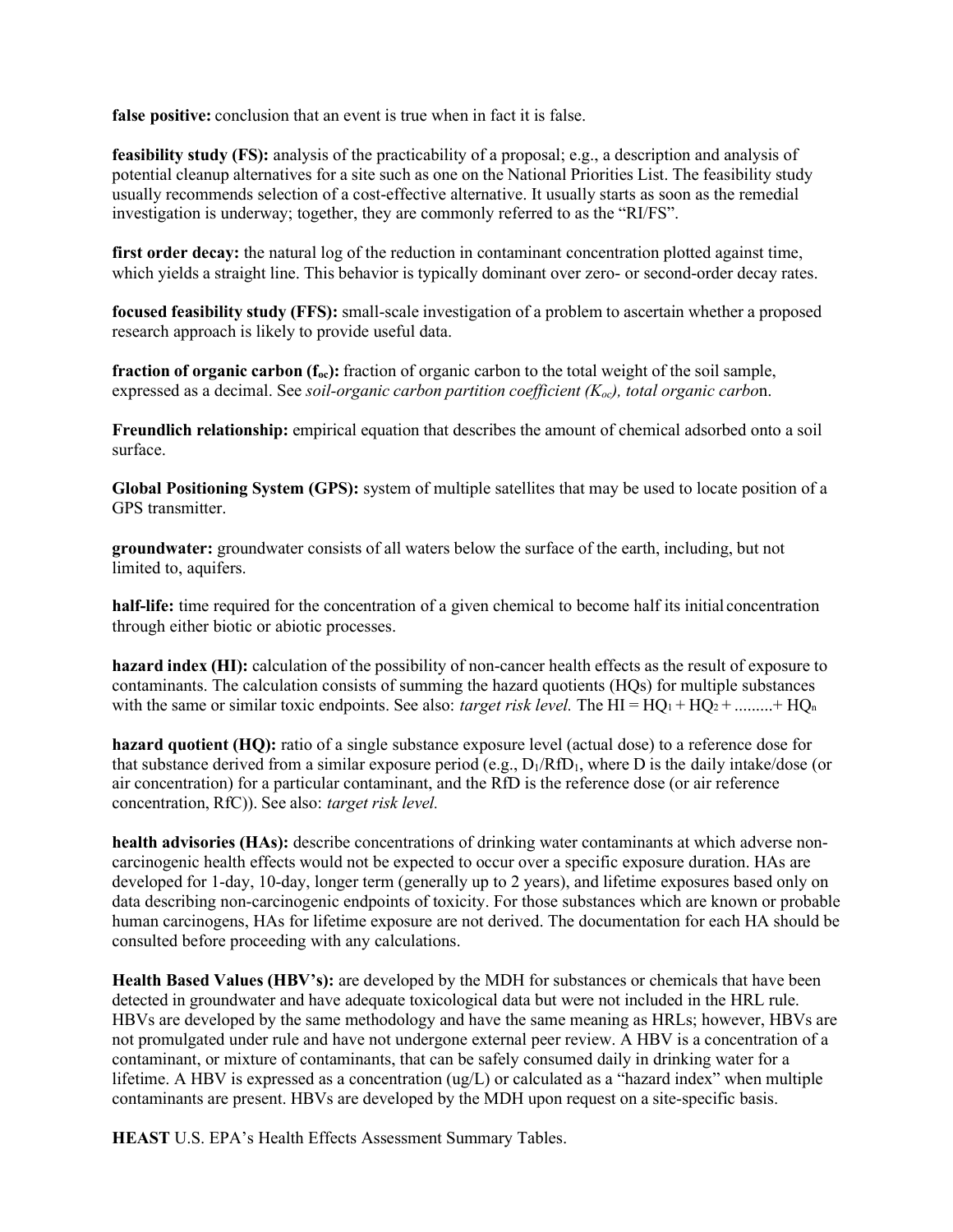**Henry's law constant (H):** coefficient that represents the equilibrium partitioning factor between water and vapor phase. Typical units for H are  $m<sup>3</sup>$ -atm/mol; the dimensionless equivalent value, H', is approximately equal to H\*41.

**hot spot :** discrete area of a hazardous waste site characterized by contaminant levels substantially higher than those of the surrounding area of the site.

**hydraulic conductivity(K):** coefficient that describes the capacity of a permeable medium to transmit fluid.

**hydraulic gradient (i):** the change in head per unit distance along the direction of steepest change.

**hydrolysis:** abiotic or biotic breakdown of chemicals under the influence of H<sup>+</sup> and OH<sup>-</sup> ions in water.

**in-situ remedies:** remedies that are implemented at the site without removal of the contaminated media. For example, bioremediation technologies which inject oxygen and/or bacteria into the contaminated media.

**infiltration rate:** term that describes the flow rate by which water migrates downward from the soil surface into and through the unsaturated zone.

**interim response action (IRA):** early remedial actions taken to control immediate hazard during completion of the remedial investigation, alternatives analysis, detailed analysis, and remedial design.

**intrinsic biodegradation:** natural biological degradation of a chemical in situ.

**ionizable organic compounds:** organic chemicals with functional groups that can dissociate under subsurface pH conditions. For example, R-COOH compounds yielding R-COO+H<sup>+</sup>

**IRIS** US EPA's Integrated Risk Information System. One of the primary risk characterization databases.

**irreducible water content:** water content at which capillary pressure increases rapidly with negligible decrease in water content of porous medium.

**J:** analytical laboratory report qualifier indicating the identity of a chemical is certain, but the concentration is only an estimate. This data is to be used in the same way as positive data, but the uncertainty should be noted so that appropriate precautionary notes accompany the chemical evaluation.

**K:** hydraulic conductivity*.*

**Kd**: soil-water partition coefficient. Also: distribution coefficient, partition coefficient.

**Koc:**soil-organic carbon partition coefficient.

**Kow:** octanol-water partition coefficient.

**LADC:** lifetime average daily concentration (mg/m<sup>3</sup> or mg/m<sup>3</sup>).

**LADD:** average daily dose (mg/kg-day).

**leachate:** liquid containing dissolved chemicals that is created by water passing through a contaminated soil or waste.

**LNAPL:** see *NAPL.*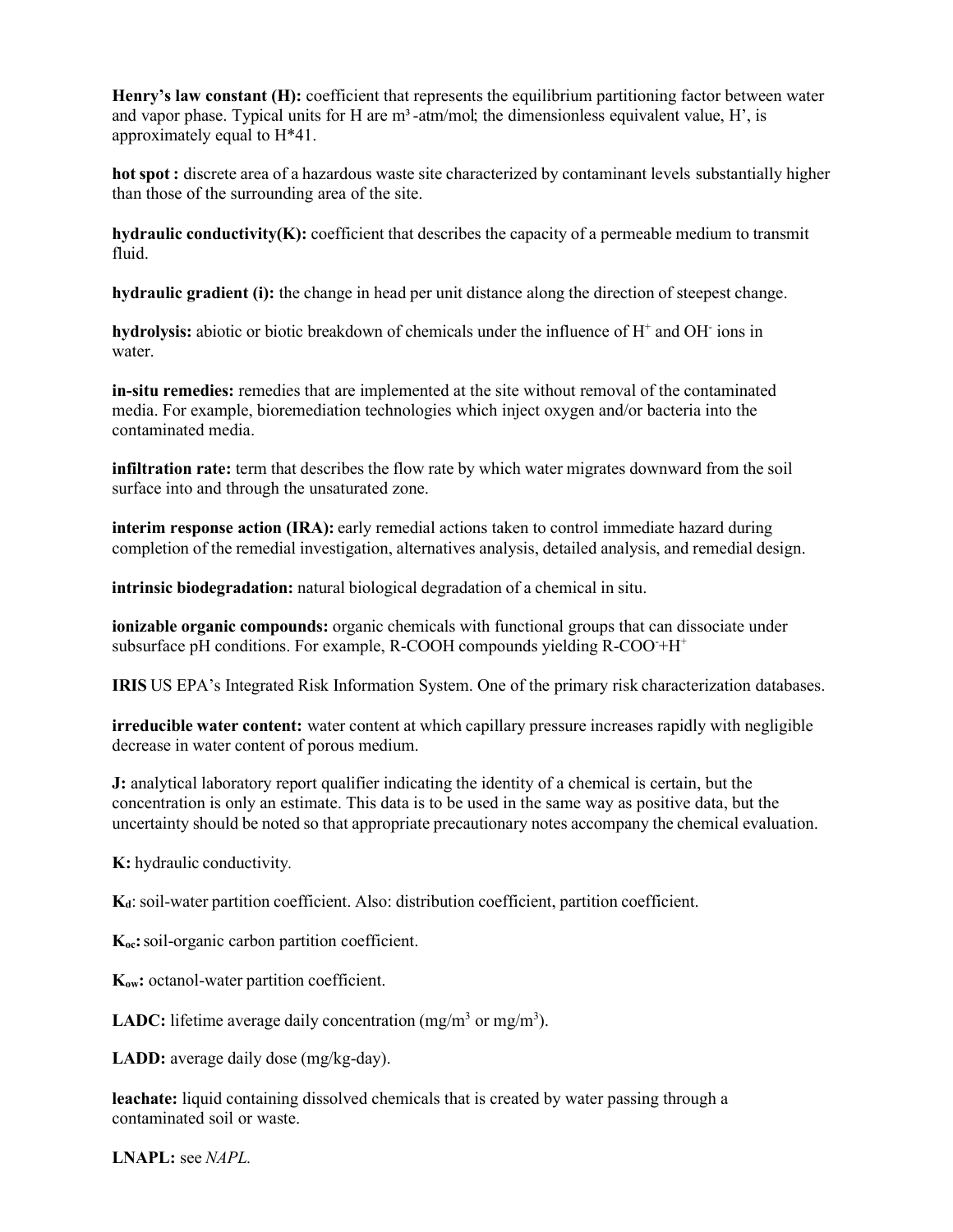**lowest observed adverse effect level (LOAEL):** lowest exposure level at which there are statistically or biologically significant increases in frequency or severity of adverse effects between the exposed population and its appropriate control group.

**lowest observed effect concentration (LOEC):** lowest concentration of a chemical in a toxicity test that causes an effect that is statistically significantly different from the controls.

**matrix spike (MS):** 1) spiked samples are samples that have specific concentrations of analytes of interest added. They are used to measure the performance of the complete analytical system including chemical matrix interference from a sample matrix. 2) an aliquot of sample spiked with a known concentration of target analyte(s). The spike occurs prior to sample preparation and analysis. A matrix spike is used to document the bias of a method in a given sample matrix. (EPA SW 846, Rev.1, July 1992)

**matrix spike duplicate (MSD):** intralaboratory split samples spiked with identical concentrations of target analyte(s). The spiking occurs prior to sample preparation and analysis. They are used to document the precision and bias of a method in a ginccen sample matrix. (EPA SW 846, Rev.1, July 1992)

**maximum contaminant level (MCL):** EPA administered maximum permissible level of a contaminant in water which is delivered to any user of a public water system. MCLs are enforceable standards that are set as close to MCLGs as feasible. MCLs consider factors such as treatment technology and cost and, therefore, are not strictly health based,. Thus, the basis for an MCL must be carefully examined before an MCL is used in a risk-based decision, or, for example, to derive a reference dose. Generally, an MCL is not used to derive a reference dose.

**maximum contaminant level goal (MCLG):** non-enforceable concentration of a drinking water contaminant that is protective against adverse human health effects and allows an extra margin of safety. MCLGs for substances considered to be carcinogenic are set at zero because EPA assumes that any level of exposure is associated with some level of risk. MCLGs for substances not treated as known or probable human carcinogens are based upon chronic toxicity or other health data and applied uncertainty data.

**media:** natural materials that may be contaminated by a release: soil, sediment, groundwater, surface water, or air.

**method detection limit (MDL):** minimum concentration of a substance that can be measured and reported with 99% confidence that the analyte concentration is greater than zero and is determined from the analysis of a sample in a given matrix type containing the analyte. (40 CFR Part 136 App. B)

**microcosm study:** laboratory studies designed to determine the rate of biodegradation or the fate of particular contaminants. Microcosm studies are carried out in laboratory flasks where variables such as pH, temperature, or oxygen can be carefully controlled. Normally, field samples of soil or groundwater are used to set up replicate microcosm studies. Replicates may vary in contaminant concentration or incubating conditions in order to assess the effect of changing single parameters on the fate of a contaminant.

**MINTEQ2:** computer program for calculating geochemical equilibria. It was originally developed by Battelle Pacific Northwest Laboratory for the EPA. Its modeling capabilities include ion speciation, redox equilibrium, ion exchange, adsorption, and mass transfer. This model was used by USEPA to develop  $K_d$ values for metals as a function of soil pH.

**mixture evaluation:** when two or more contaminants have the same toxic endpoint, the cumulative risk must be determined. For non-carcinogens with the same toxic endpoint, a hazard index, i.e., a cumulative receptor non-cancer risk, must be determined. For carcinogens, a cumulative receptor cancer risk must be determined.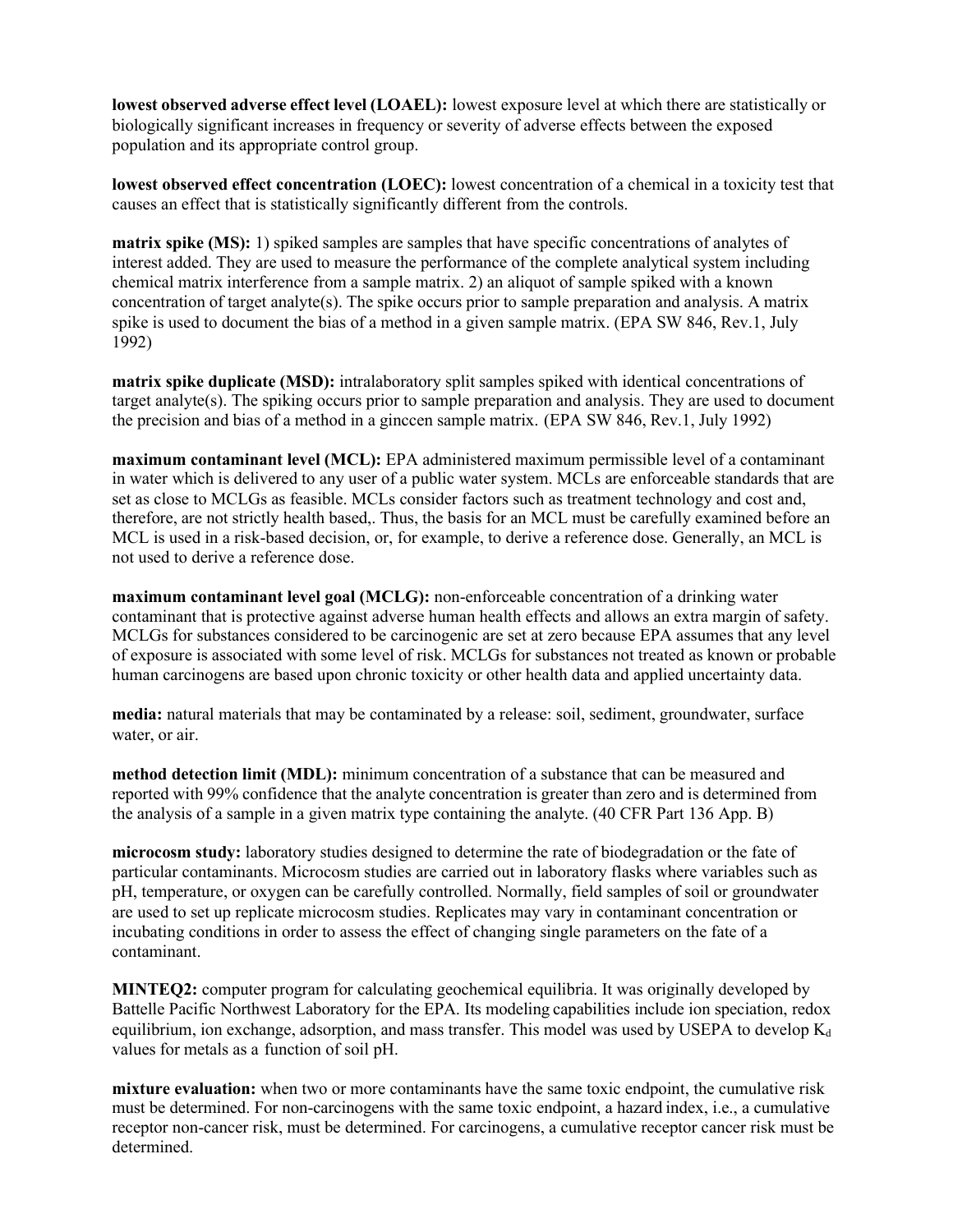**modifying factor (MF):** uncertainty factor which is greater than zero and less than or equal to ten; the magnitude of the MF depends upon the professional assessment of scientific uncertainties of the study and database not explicitly treated with the standard uncertainty factors (e.g., the completeness of the overall database and the number of species tested); the default value for the MF is 1.

**NAPL:** non-aqueous phase liquid. The free product, or non-dissolved, portion of the contaminants. A dense non-aqueous phase liquid (DNAPL) is denser than water and tends to sink through saturated porous media. A light, non-aqueous phase liquid (LNAPL) is less dense than water and tends to float at the water table.

**natural attenuation:** intrinsic capacity of soil and groundwater to reduce concentrations of original contaminants, resulting in daughter products that may or may not be toxic. Natural attenuation processes are biodegradation, dilution, adsorption, and abiotic degradation.

**natural resource damage assessment:** study and compilation of damages to natural resources caused by site contamination. (43 CFR, Part 11)

**net infiltration:** the amount of infiltration from precipitation which reaches water table and is equivalent to groundwater recharge. This is a required term in the dilution attenuation factor. The term infiltration rate and net infiltration and groundwater recharge are equivalent as used in the soil leaching guidance.

**no observed adverse effect level (NOAEL):** the exposure level at which there are not statistically or biologically significant increases in frequency or severity of adverse effects between the exposed population and its appropriate control group.

**no observed effect concentration (NOEC):** highest concentration of a chemical in a toxicity test that causes effects that are not statistically significantly different from the controls.

**octanol-water partition coefficient**  $(K_{ow})$ **: represents the degree to which an organic substance will** preferentially dissolve in water vs. an organic solvent.

**organic carbon content:** see *fraction of organic carbon (Foc )*

**oxidation/reduction potential:** oxidation/reduction reaction is a chemic al reaction where electrons are transferred from one chemical species (which is oxidized) to another (which is reduced). Formally defined, the oxidation/reduction potential is a measurement of the electromotive force generated in the coupling of two chemical half-reactions, normally expressed in volts. For purposes of this document, the oxidation/reduction potential is basically the measurement of how "electron rich" is the groundwater or soil environment. Normally this is expressed numerically as pE or Eh. The fate of contaminants is closely linked to the redox status of the soil or groundwater. For example, the large redox potential between an oxidized chlorinated solvent such as PCE and a methanogenic groundwater environment favors the dechlorination of PCE to TCE, DCE and vinyl chloride.

**P & T vial:** purge and trap vial. Type of sample container used for the collection, storage and delivery of a water sample for VOC analysis. Most common example is 40 ml glass container with single Teflon septum inside the screw cap.

**passive remedy/passive remediation:** remedy requiring no energy expenditure, other than monitoring. Synonymous with natural attenuation.

**permanence:** implemented remedy is considered permanent when it allows for the unrestricted use of all land and natural resources impacted by contaminants and, except for the purpose of treatment, does not involve removal of the contaminants to another site, and minimizes exchanges of the contaminant with other media.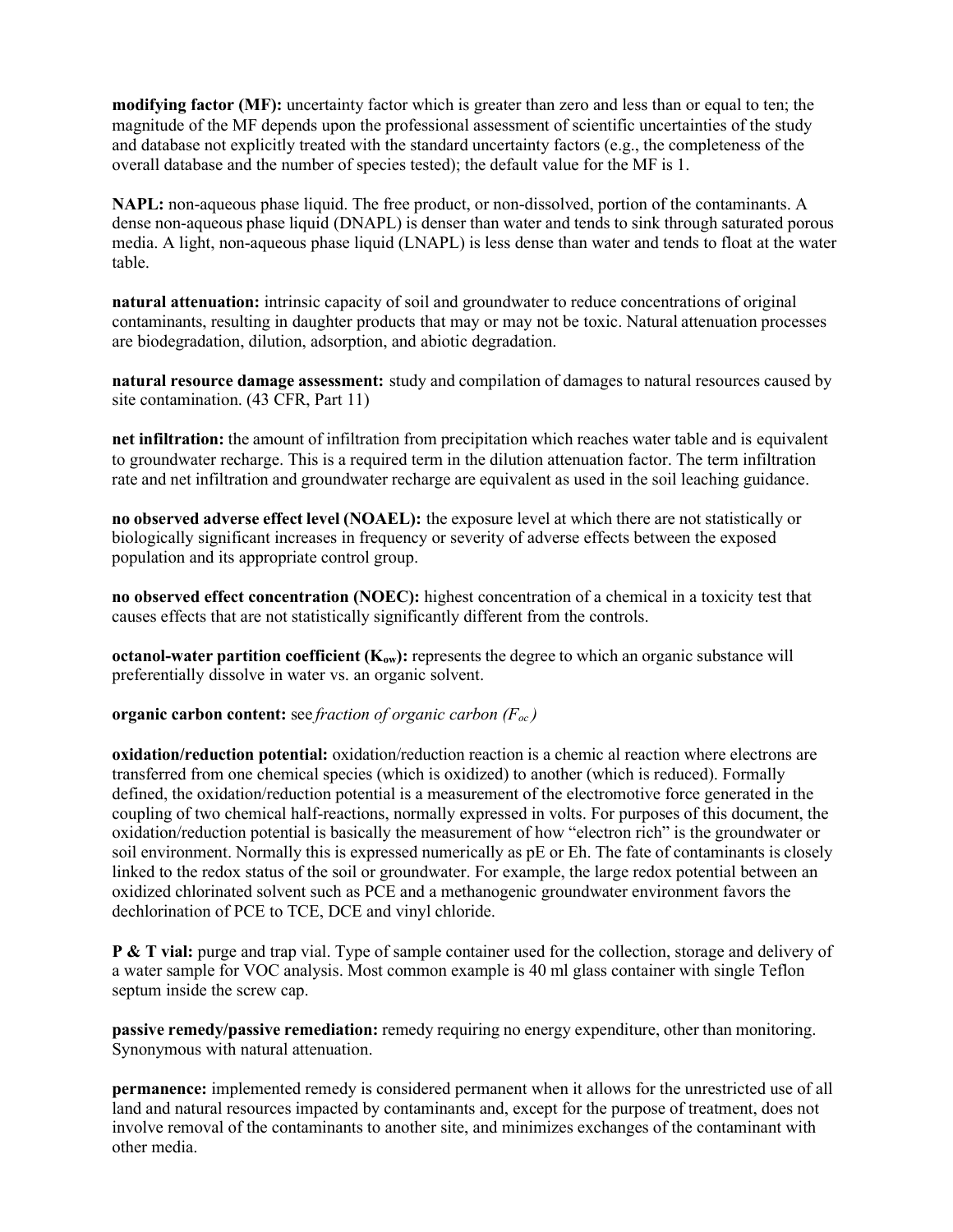**permanent solution:** measure or combination of measures which will, when completed, attain a level of each identified substance of concern at a disposal site or in the surrounding environment such that no substance of concern will present a significant risk to public health, safety, public welfare, or the environment.

**permanent structure:** a structure that is fixed in place and intended to last indefinitely. A multi-level concrete parking ramp is considered a permanent structure, as opposed to a slab-on-grade bituminous parking lot.

**physical alteration:** dredging, filling, draining, or permanent inundation of a wetlands. Restoring a degraded wetland by reestablishing its hydrology is not a physical alteration.

**planned use of property:** current use of the property, if that use (or reuse) will be continued for a foreseeable period of time, or a new use involving activities that will continue for the foreseeable future. In most cases the term "planned use of the property" implies a long-term commitment or expectation about how the property will be used as determined by current or future owners or actions of local units of government, government agencies, or other organizations representing the community where the property is located, such as property use or economic development plans or zoning ordinances. A foreseeable period of time means the period of time during which requirements to maintain the necessary institutional controls, engineering controls as part of the remedy and/or other requirements such as compliance monitoring are necessary to protect public health and the environment. In some cases, the term planned future use may also encompass short-term development or redevelopment activities such as demolition, excavation, and construction. The concept of planned use generally refers to human use of the property, except where the use is specifically for ecological or environmental purposes, such as a nature preserve or a wildlife management area. Where habitat exists, exposures to ecological receptors are likely to be similar regardless of use (i.e., there is no residential or industrial exposure scenario for ecological receptors). Property use will influence ecological exposure primarily by affecting the presence or amount of habitat on a site. Therefore, ecological risk or protectiveness of remedies for the environment must be evaluated on a site-specific basis, independent of human property use scenarios.

**plume boundary** fringe of contaminated water in plan or cross-sectional view. Determined by mapping contaminant concentrations.

**point-of-use treatment:** treatment of contaminated drinking water just upstream of human exposure. For example, point of use treatment of a residential drinking water well might consist of carbon treatment at the wellhead.

**porosity:** ratio of the volume of void spaces in a soil to the total volume of the sample.

**potential drinking water aquifer:** (relative to a groundwater risk evaluation review area) an aquifer that is not currently pumped to supply drinking water within the review area. This aquifer, outside the review area, could be used for drinking water.

**practical quantitation limit (POL):** smallest concentration of an analyte for which quantitative results may be obtained with a specified degree of confidence. Considered the lowest level achievable among labs within specified limits during routine laboratory operations. Also called reporting limit (RL).

**presumptive remedy:** a remedy proven effective at previous sites with similar conditions. Used to streamline site characterization and accelerate the selection process.

**property:** real property, land, buildings and fixtures, and improvements attached to land and buildings and associated legal rights.

**QA/QC:** quality assurance/quality control.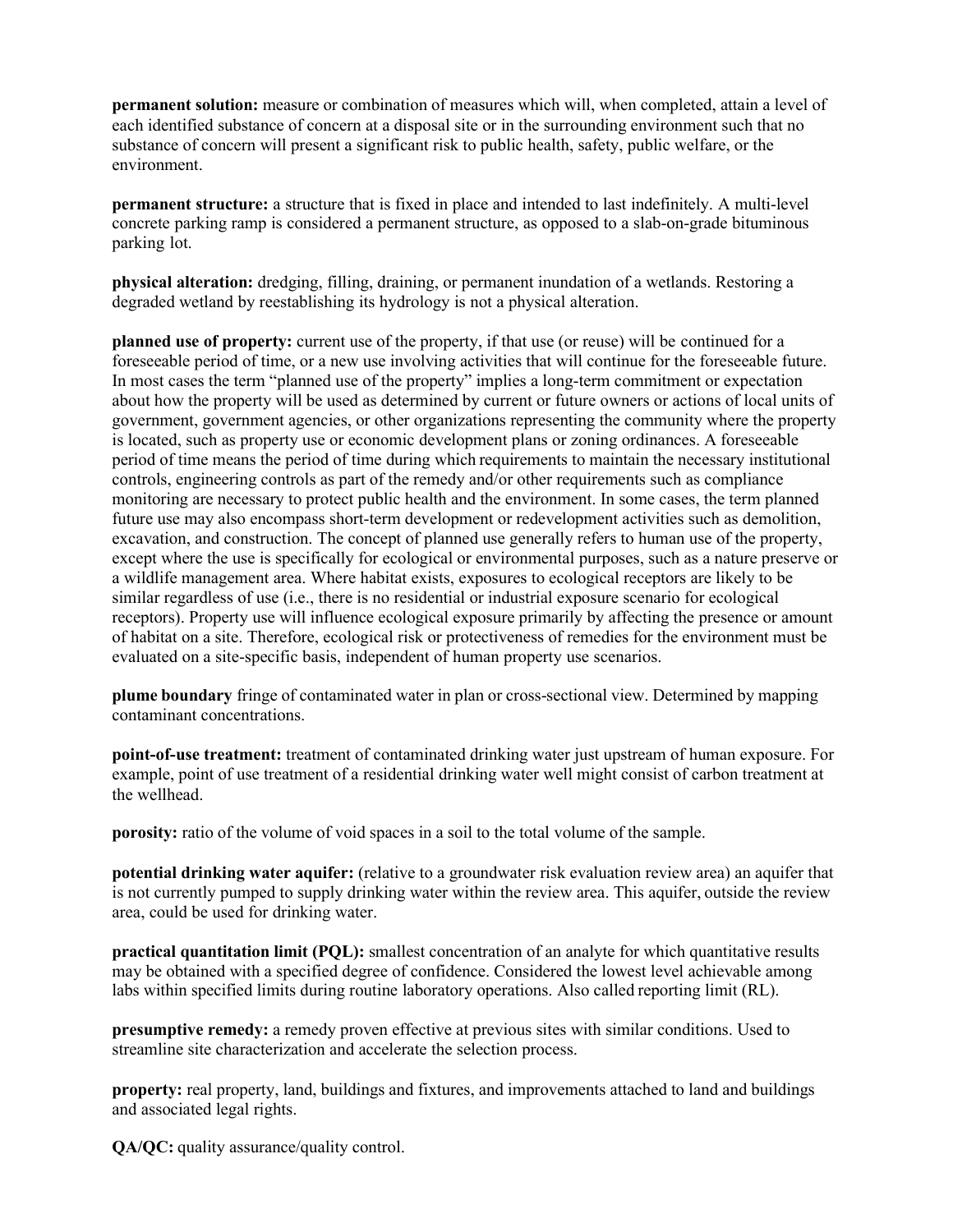**quality assurance (QA):** system of activities whose purpose is to provide to the producer or user of a product or a service so that it meets defined standards of quality with a stated level of confidence.

**quality control (QC):** overall system of activities whose purpose is to control the quality of a product or service so that it meets the needs of users. The aim is to provide quality that is satisfactory, adequate, dependable, and economic.

**reasonable maximum exposure (RME):** maximum exposure that is reasonably expected to occur. An element of the risk characterization procedure.

**receptor:** 1) human or non-human organism (or population, community, or ecosystem) that has or has the potential to experience adverse effects from direct or indirect exposure to contaminated media. 2) location of media point of exposure for a given receptor, as in "drinking water well" or "groundwater receptor".

**recreational property use:** use of property for recreational purposes which is characterized by unrestricted access by the public. In site risk characterizations*,* an exposure frequency lower than the residential setting and potential recreational exposure assumptions are used in the calculation of cleanup levels. Recreational property uses generally include, but are not limited to, the following: parks, playing fields, beaches, green spaces, open areas, wildlife management areas, and nature preserves.

**reduced iron:** Fe<sup>2+</sup> Certain microorganisms generate Fe<sup>2+</sup> by using Fe<sup>3+</sup> as a terminal electron acceptor.

reduced manganese: Mn<sup>2+</sup>. Reduced manganese is produced by microorganisms that use Mn<sup>4+</sup> as an electron acceptor.

**reducing conditions:** groundwater or sediments characterized by a low Eh reading or high hydrogen concentrations. In an environment that is strongly reducing (sulfate reducing or methanogenic conditions), microorganisms are able to donate electrons to the relatively oxidized chlorinated aliphatic compounds such as PCE, resulting in their dehalogenation.

**reference concentration (RfC):** estimate (with uncertainty of perhaps an order of magnitude or greater) of a continuous inhalation exposure to a human population that is likely to be without an appreciable risk of deleterious noncancer effects.

**reference dose (RfD):** estimate (with uncertainty of perhaps an order of magnitude or greater) of a daily inhalation exposure level for the human population, that is likely not to result in appreciable risk of deleterious effects during a lifetime. Chronic RfDs are specifically developed to be protective for longterm exposure to a compound.

**relative permeability** in isotropic porous media, the ratio of effective permeability to the corresponding permeability at saturation.

**remedial standard, level, requirement, or goal:** risk or technology-based standard against which contaminant levels are compared to make a determination that 1) risk to public health and welfare and environment are reduced to an acceptable level, or 2) cleanup goals have been met. Similar or synonymous terms include cleanup levels, cleanup goals, thresholds, and threshold criteria.

**remotely accessible contamination:** 1) soil contamination located at a depth greater than twelve (12) feet below the ground surface; or 2) soil contamination completely covered by an existing building or other permanent structure which does not have earthen floors, regardless of depth. Whenever and wherever reasonable doubt exists over the characterization of accessibility, the more accessible category shall be selected. Note: Site specific conditions may influence soil accessibility determinations.

**residential property use:** use of property as homes or residences. As used relative to risk characterization, this property use scenario generally assumes potential residential exposure in the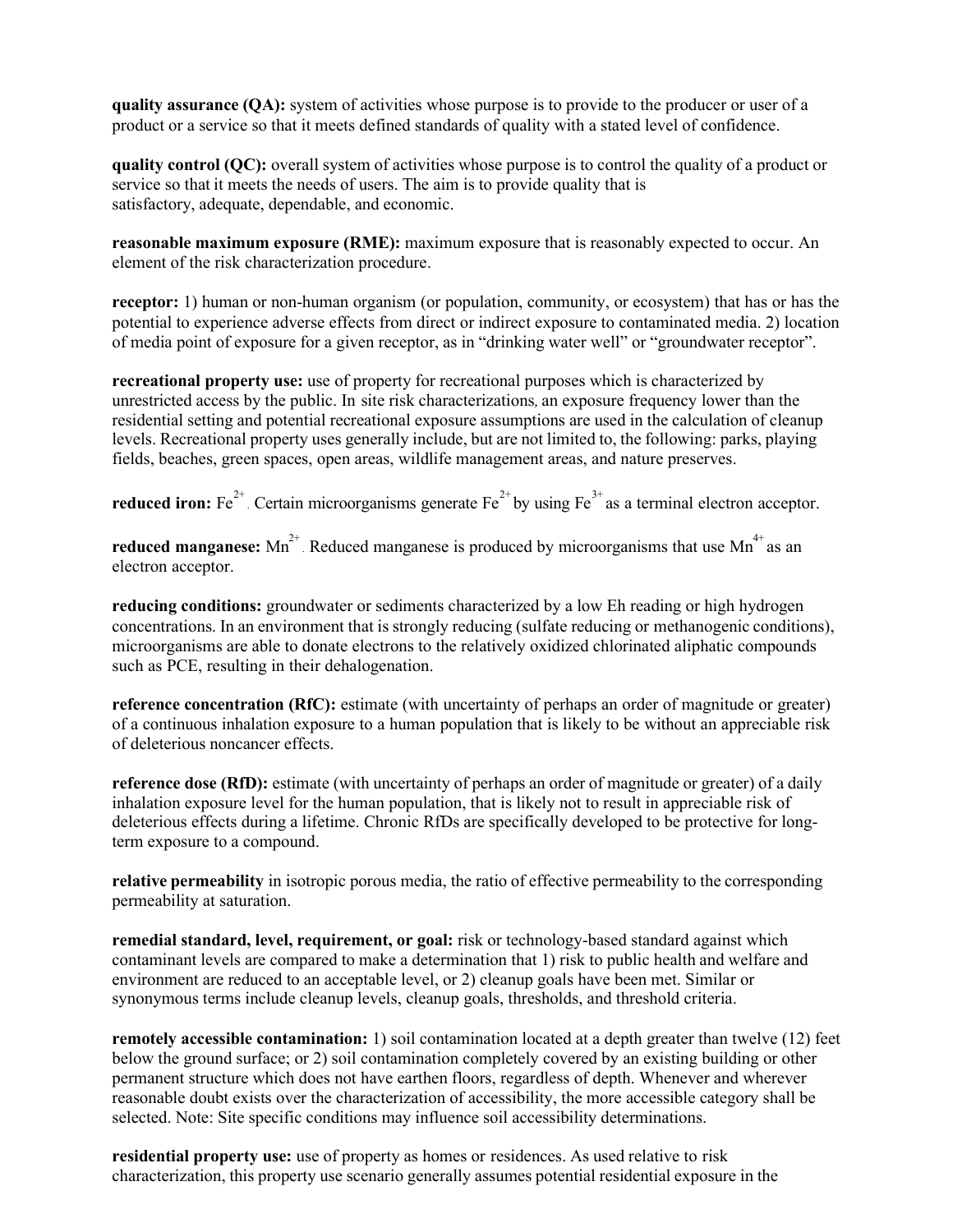calculation of cleanup levels. Residential property use can be characterized by single-family and/or multiple-family dwellings.

**residual contamination:** contamination remaining on-site after implementation of a remedial action has been completed.

**restricted commercial property use:** use of property for commercial purposes where access or occupancy by non-employees is less frequent or is restricted. This property use can range from no public access for both outdoor and indoor activities (e.g., large-scale warehouse operations), to limited public access and indoor office worker activities (e.g., banks, dentist office). In general, restricted commercial property use excludes the kinds of facilities specifically listed under unrestricted commercial use.

**retardation/retardation coefficient:** term that refers to the effect that soil and sediments have on the movement of chemicals. For some chemicals, the solute front will travel more slowly than the rate of the advecting groundwater, while others are more mobile. The mathematical expression for estimating the retardation of contaminants in groundwater is:

$$
R = 1 + [(K_{oc})(f_{oc})(\rho_b)/n
$$

where  $K_{oc}$  is the organic carbon partitioning coefficient,  $f_{oc}$  is the organic carbon fraction in the sediment,  $\rho_b$  is the soil bulk density.

**review area:** relative to groundwater pathways risk evaluation, the area surrounding the site within which aquifer type, present aquifer use, and future use are evaluated and classified as a measure of actualor potential human exposure.

**risk assessment procedure:** a process to identify potential adverse effects to humans or ecosystems resulting from exposure to environmental hazards. May include qualitative and quantitative analyses. Elements of a risk assessment procedure include hazard identification (including chemicals of potential concern); toxicity (dose-response) assessment (the toxicity potential of the contaminant); exposure assessment (exposure routes, exposed populations, frequency, duration and extent of exposure); risk characterization (type and magnitude of risks to exposed populations using information from previous three elements); and the uncertainty analysis (nature and magnitude of uncertainty and variability inherent in, or assumptions and limitations of, the characterization of risks).

**risk based corrective action (RBCA):** tiered approach to remedial action supported by the American Society for Testing of Materials (ASTM). Remedial goals for sites with minimal data are conservatively low; as the amount of site specific investigative data increases, remedial goals can be tailored specifically for the site conditions, which in some cases requires less costly or involved cleanup actions.

**risk characterization:** an element of conventional risk assessment procedure. A systematic, scientific assessment of potential adverse health effects resulting from exposure to hazardous agents or situations which uses information from the site characterization.

**risk-based approach:** approach to decision-making in investigation and remedial action. Based primarily on evaluations of risks posed to human health and the environment. Other aspects considered in this approach include planned property use, a preference for detoxification and treatment, and minimization of cross-media transfer of contaminants.

**risk-based site evaluation:** RBSE, a process of applying a tiered evaluation scheme based on site specific characteristics and property or surface water use. It extends beyond risk characterization to include statutory, engineering, economic, social and political factors in making site decisions.

**risk management:** a decision-making process whereby policies or regulations related to political, social, historical, and economic factors are integrated with risk assessment.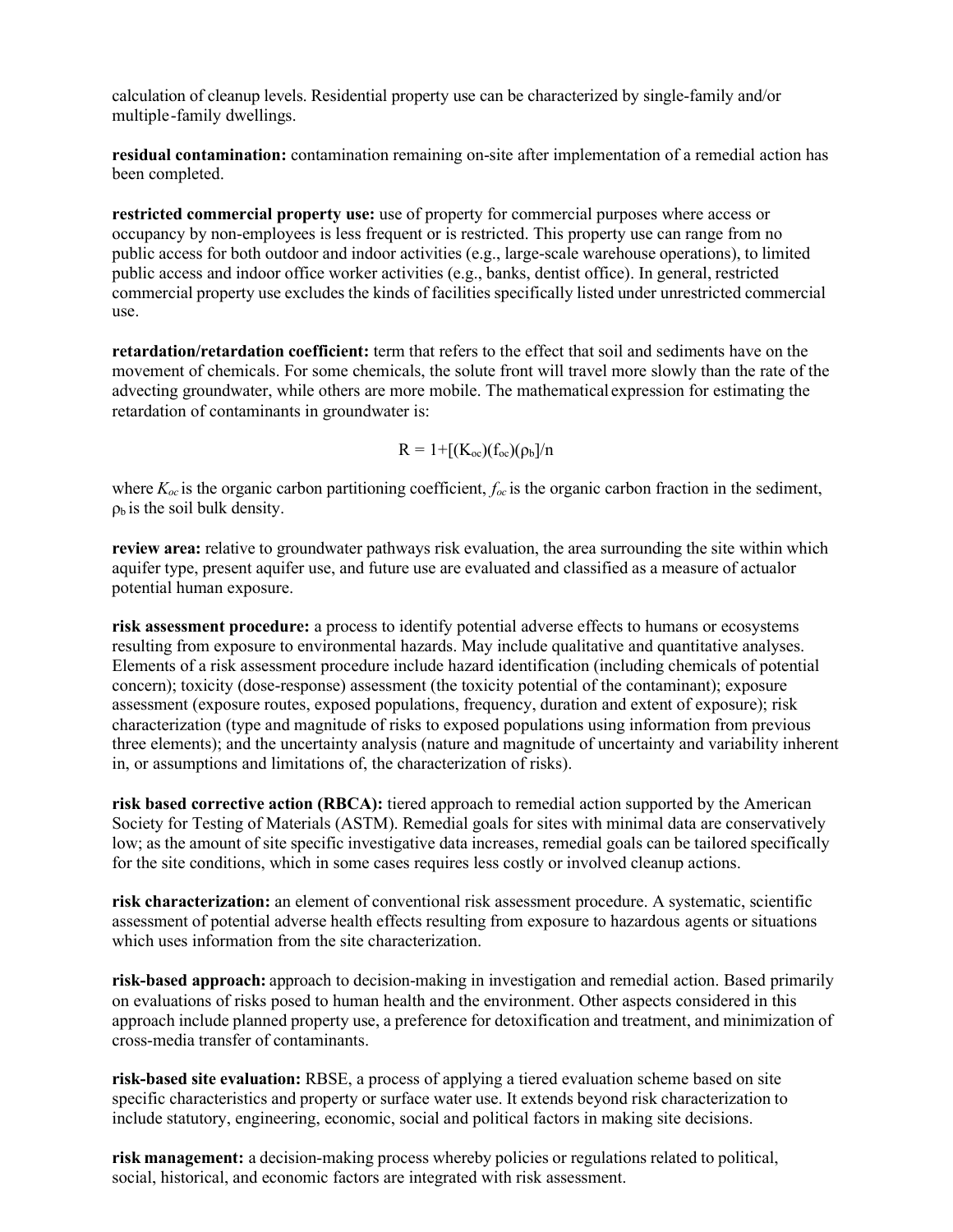**saturation concentration:** maximum amount of non-aqueous liquid phase that porous medium can hold under given conditions.

**Secondary Maximum Contaminant Level (SMCL's):** non-enforceable guidelines regarding cosmetic effects (such as skin or tooth discoloration) and aesthetic effects (such as taste, odor, or color) of drinking water.

**SESOIL:** acronym for "A Seasonal Soil Compartment Mode", developed for the EPA. It was designed for long-term environmental hydrologic, sediment, and pollutant fate simulations. In the hydrologic cycle rainfall, infiltration, surface runoff, evapotranspiration, and ground-water recharge are considered. In the pollutant fate cycle advection, diffusion, volatilization, adsorption and desorption, chemical degradation or decay, and other processes are considered. It can also model to a limited degree effects of biological degradation on the leaching process.

**short-term hazard:** hazard which would pose a significant risk of harm to health or safety if it were present for even a short period of time.

**site:** 1) physical property where a release has occurred or the source is located, as well as where remediation may be needed, 2) property or portion of property evaluated for potential environmental impact relative to technical assistance or liability assurance. See *facility* and *releas*e.

**site characterization:** a systematic process involving documentation of a qualitative and quantitative site investigation, including data collection results, identification of exposure pathways, and forming conclusions and recommendations. The results of a site characterization and a tier evaluation inform each other as part of an iterative process which leads to remedial action decisions.

**slope factor:** slope of the cancer dose-response curve in the low-dose region. The units of the slope factor are usually expressed as  $1/(mg/kg-day)$ . The slope factor represents a plausible upper-bound estimate of the probability of an adverse health-related response per unit intake of a chemical over a lifetime.

**soil bulk density:** the ratio of the dried mass of the soil/sediment sample to its field volume.

**soil-organic carbon partition coefficient**  $(K_{oc})$ **:**  $K_{oc}$  predicts the degree to which a chemical will bind to the organic carbon fraction in the soil ( $L/kg$ ). The  $K_{\infty}$  may be thought of as soil-water partition coefficient normalized for organic carbon. For organic compounds, the  $K_d$  may be estimated by  $K_d = K_{oc} * f_{oc}$ . Also *distribution coefficient, partition coefficient.*

**soil leachate concentration (SLC):** concentration of a contaminant in the soil leachate that represents the dissolved form of that contaminant in the aqueous phase It is calculated based on the total contaminant concentration in the soil, the capacity of the contaminant to bind to the soil matrix, and the physicalchemical characteristics of the contaminant.

**soil leaching value (SLV):** estimated concentration of a contaminant in soil that will not likely, through typical leaching processes, contaminate underlying groundwater given certain physical conditions predominating at the site. Calculation of the SLV considers the capacity of the contaminant to bind to the soil matrix, as reflected in the soil leachate concentration (SLC), the dilution attenuation factor (DAF) in the groundwater, and/or the potential for the contaminant to biologically degrade.

**soil-water partition coefficient**  $(K_d)$ **:**  $K_d$  is an experimentally derived physical constant that expresses the ratio of the amount of chemical adsorbed to the soil solids to the amount dissolved in the water  $(L/kg)$ . Kd is a valid predictor of the partitioning between liquid and solids only if the reactions that cause the partitioning are assumed to be fast and reversible. The reversibility of partitioning equilibria is thought to decrease significantly with older spills.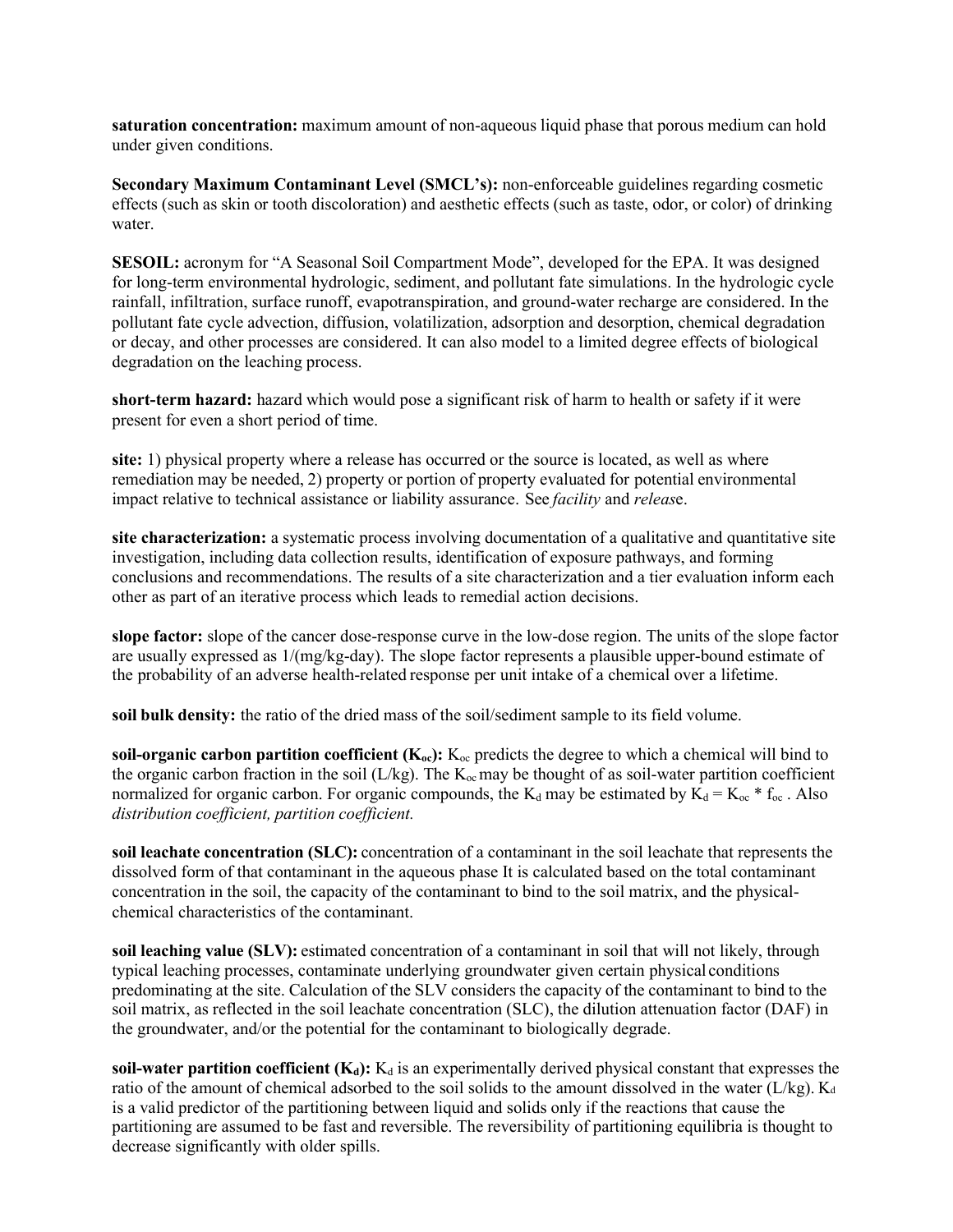**soil saturation concentration**  $(C_{sat})$ : concentration of a contaminant in soil at which the absorptive limits of the soil particles, the solubility limits of the soil pore water, and the saturation of soil pore air have been reached.

**soil venting:** treatment system that removes volatile organic compounds (VOCs) from contaminated soil by forcing air through the soil matrix, volatilizing compounds which are then vented and/or treated.

**soil-to-groundwater leaching pathway:** route for migration of contaminants from the soil matrix to the underlying groundwater.

**solubility:** physical property of a compound, normally expressed in milligrams per liter, that determines how much of a solute (the contaminant) that the solvent (water) can carry in dissolved form per unit volume.

**source area boundary:** lateral and vertical extent of source area.

**source length (L):** length of a contaminated source area along the direction of groundwater flow.

**source area:** area of soil or groundwater from which contamination originates. May include waste material or contaminated soil or groundwater, including a secondary contaminant plume.

**specific capacity:** expression of well productivity, the yield of a well per unit of drawdown.

**SRV:** average daily exposure (mg/kg-day) during the exposure period.

**stable plume:** stable ground-water contaminant plume occurs when there is no net advance of the plume front, and no significant change over time in contaminant concentrations measured in network and compliance wells or other compliance points. The rate of contamination advance is equal to that of natural attenuation, creating a stationary plume front.

**storativity (S):** volume of water released from or taken into aquifer storage per unit surface area of aquifer per unit change in head. Storativity is equal to the product of the specific storage and the aquifer thickness. Also known as storage coefficient.

**subchronic exposure:** multiple exposures occurring over a small fraction of an individual's lifetime (e.g., a period of several months to several years).

**target risk level:** values, such as hazard quotient and hazard index, that represent levels of acceptable risk protective of human health, public welfare and the environment. For example, the ratio 0.2, the hazard quotient for an individual compound associated with a non-cancer chronic endpoint, is a target risk level. The cleanup goal and cleanup level are derived, in part, from the target risk level.

**Tier evaluation:** quantitative, phased approach to site risk assessment requiring increasing amounts of site specific data collection and analysis to evaluate risk and to determine the need for additional site investigation or remedial action.

**Tier 1 evaluation:** early site evaluation, sometimes considered a screening level evaluation. Tier 1 includes the initial quantitative risk evaluation and will determine if site conditions warrant further investigation. This evaluation requires the least amount of site-specific information and consists of comparing site contaminant data to non-site specific Tier 1 criteria to determine if individual contaminants or mixtures of contaminants pose a potential risk exceeding target risk levels. Sites presenting conditions that are not addressed by the generic Tier 1 assumptions about exposure pathways must undergo a more site-specific evaluation.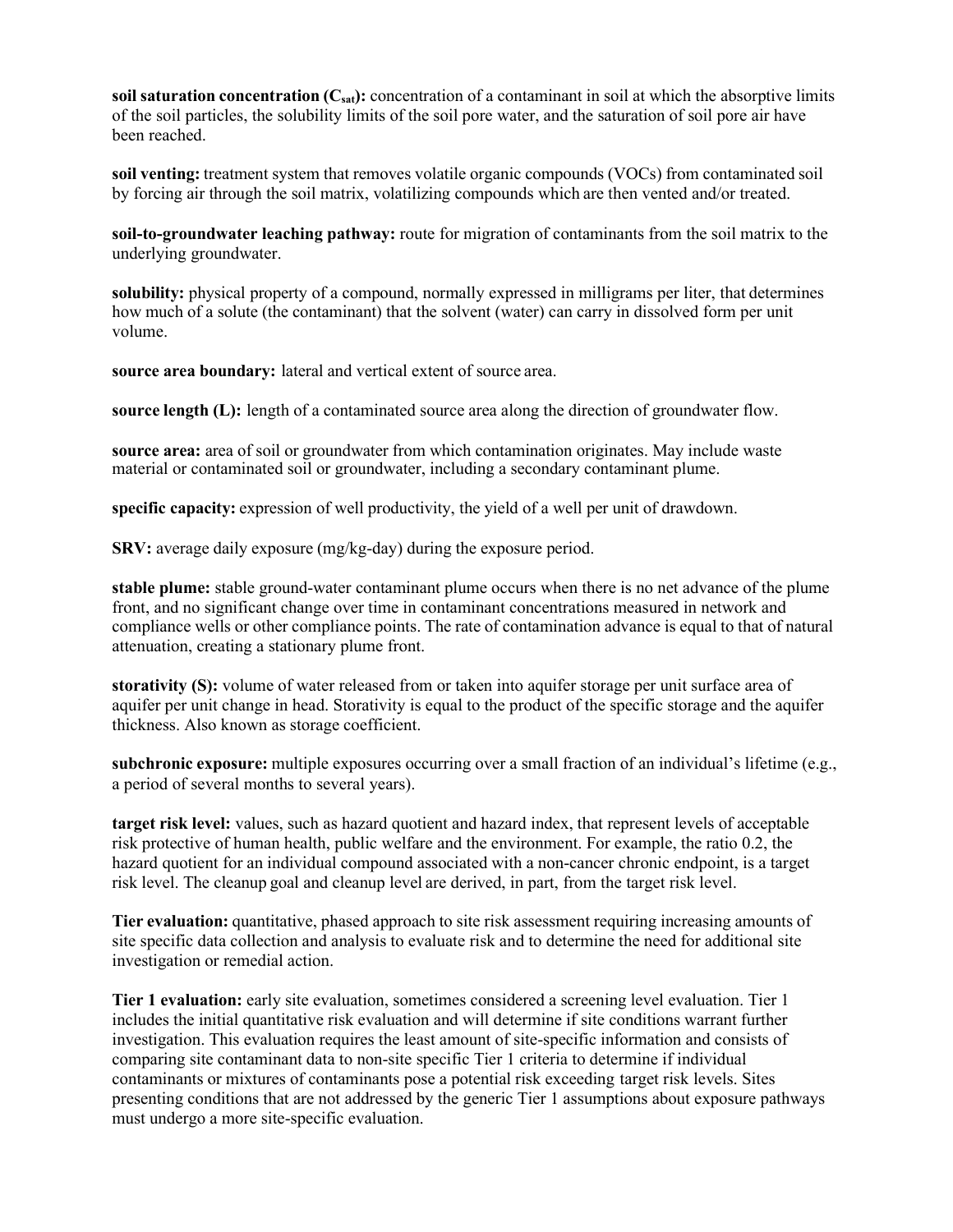**Tier 2 evaluation:** site evaluation which typically relies on a limited amount of site-specific information including land or surface water use determinations. The site contaminant concentrations are compared against Tier 2 criteria which are generated using more site-specific information to determine if individual contaminants or mixtures of contaminants pose a potential risk exceeding the target risk levels.

**Tier 3 evaluation:** site-specific evaluation based on more complex modeling using site-specific data. Tier 3 evaluation is necessary in cases where remediation to Tier 2 target risk levels is not feasible or when site conditions require a unique approach to site investigation and setting remediation goals.

**TCLP:** Toxicity Characteristic Leaching Procedure. A laboratory procedure for soil, sediment, or waste samples, that simulates conditions in a landfill by leaching the sample with an acidic solution. The leachate is then analyzed for specific inorganic and/or organic species. There are separate regulatory standards for TCLP analytes, which define whether or not a sample is hazardous.

**total organic carbon (TOC):** carbon fraction of the total organic matter of sediments or groundwater. It is the portion of the sample that comes from biologically derived compounds composed primarily of nitrogen, carbon, oxygen, and phosphorous. It may be estimated by multiplying the organic matter concentration by 0.6. See *fraction* of *organic carbon*,  $(F_{oc})$ .

**total porosity:** ratio of the volume of void spaces in a soil or sediment to the total volume of the sample.

**toxic endpoint:** endpoint of cancer for carcinogens or the organ or physiological system(s) affected by exposure to non-carcinogens.

**toxicity threshold:** dose or exposure below which a significant adverse effect is not expected. Carcinogens are thought to be non-threshold chemicals, to which no exposure can be presumed to be without some risk of adverse effect.

**transmissivity (T):** rate at which water is transmitted through a unit width of aquifer under a unit hydraulic gradient. Transmissivity is a function of the properties of the liquid and porous medium, and the thickness of the porous medium.

**uncertainty factor (UF):** one of several, generally 10-fold factors, used in operationally deriving the Reference Dose (RfD) from experimental data. UFs are intended to account for: (1) variation in sensitivity among the members of the human population; (2) the uncertainty in extrapolating animal data to humans; (3) the uncertainty in extrapolating from data obtained in a study that is of less-than-lifetime exposure; and (4) the uncertainty in using LOAEL data rather than NOAEL data.

**unit risk** upper-bound excess lifetime cancer risk estimated to result from continuous exposure to an agent at a concentration of 1 ppm in water or 1 mg/m<sup>3</sup> in air.

**unrestricted commercial property use:** use of property for any commercial use including to house, educate, or provide care for children, the elderly, the infirm, or other sensitive sub-populations. Relative to risk evaluation, an unrestricted commercial use exposure scenario allows for a higher exposure potential which approximates a residential setting. This subcategory of commercial property use is usually, but not always, located in or near residential areas and, therefore, may be used by other populations for purposes other than the intended commercial use (e.g., recreational). Specific uses could include but are not limited to: day care centers; any form of educational facility; churches; social centers; hospitals; elder care facilities; and nursing homes.

**vadose (unsaturated) zone:** as used in this document, the vadose zone is defined as the zone between the land surface and the water table. It includes the root zone, intermediate zone, and capillary fringe. The pore spaces contain water at less than atmospheric pressure, as well as air and other gases.